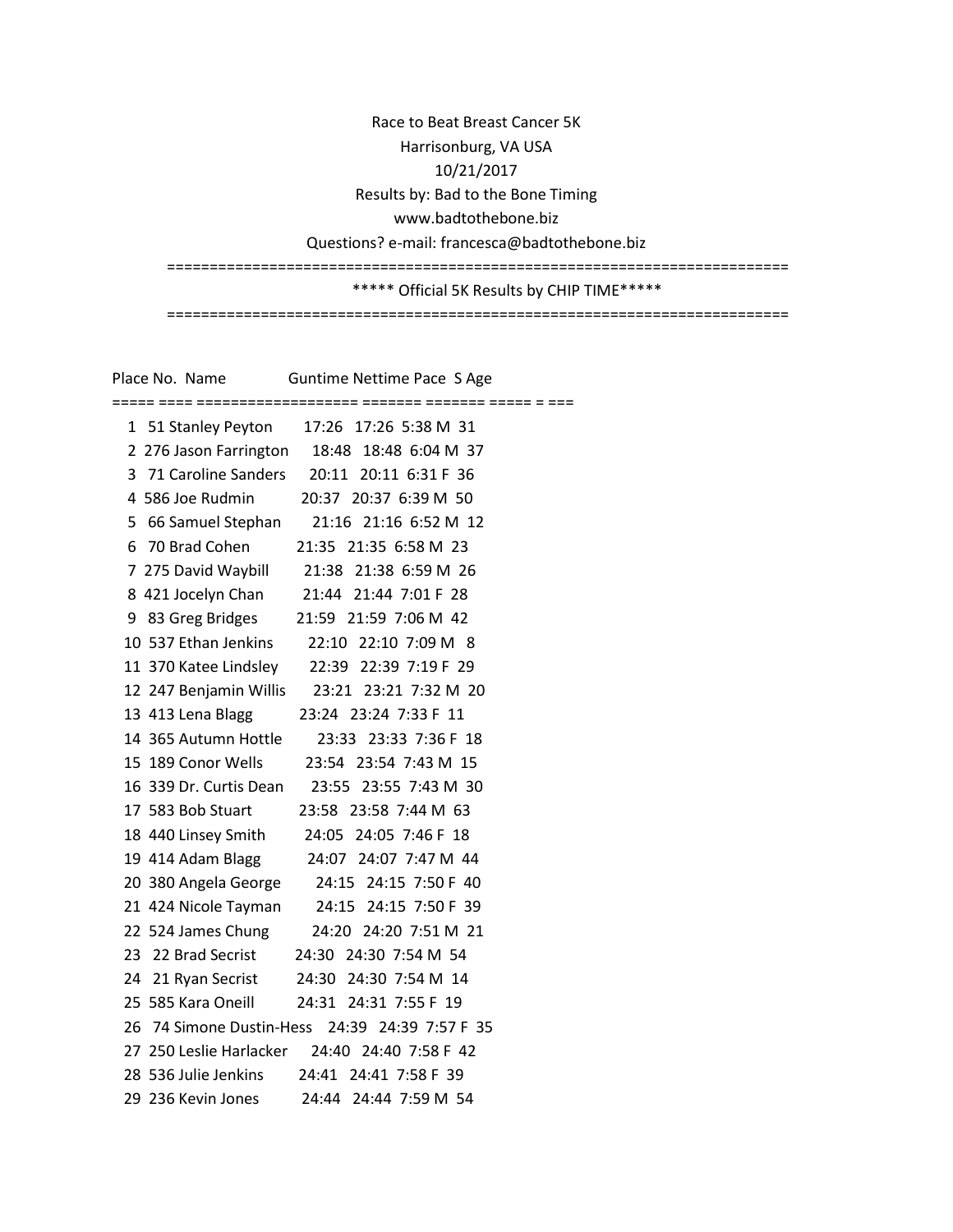30 523 Silvia Garcia-Romer 24:46 24:46 8:00 F 37 31 203 Matthew Utz 24:53 24:53 8:02 M 42 32 363 Larry Cameron 25:04 25:04 8:05 M 52 33 67 Niklaus Stephan 25:20 25:20 8:11 M 59

 34 362 Felicity Zimmerman 25:22 25:22 8:11 F 16 35 548 Erin Fenton 25:22 25:22 8:11 F 21 36 454 Trevor Inouye 25:26 25:26 8:13 M 12 37 161 Shannon Stagliano 25:31 25:31 8:14 F 19 38 584 Daniel Fitch 25:33 25:33 8:15 M 61 39 432 Jackie Lynch 25:48 25:48 8:20 F 20 40 436 Kirsten Morgan 25:49 25:49 8:20 F 20 41 435 Irvine Clarke 26:00 26:00 8:24 M 11 42 190 Owen Wells 26:07 26:07 8:26 M 12 43 564 Andre Vasiliadis 26:18 26:18 8:29 M 21 44 461 Brian Tesch 26:18 26:18 8:29 M 21 45 128 Richard Ruozzi 26:22 26:22 8:31 M 66 46 386 James Basye 26:36 26:36 8:35 M 52 47 352 Kirsten Tice 26:39 26:39 8:36 F 22 48 85 Ofelia Romero Tapia 26:42 26:42 8:37 F 34 49 551 Lucille Cahill 26:47 26:47 8:39 F 19 50 291 Charlotte Will 27:02 27:02 8:43 F 28 51 308 Cindy Rader 27:03 27:03 8:44 F 45 52 423 Jennifer Chapman 27:03 27:03 8:44 F 41 53 287 Brittany Mills 27:32 27:32 8:53 F 18 54 208 Sonny Boyers 27:33 27:33 8:54 M 68 55 496 Brandy Bowers 27:44 27:44 8:57 F 13 56 477 Cory Armentrout 27:45 27:45 8:57 F 34 57 36 Bob McMillen 27:46 27:46 8:58 M 56 58 3 Nathan Hollenberg 27:52 27:52 9:00 M 31 59 80 Kristen King 27:55 27:55 9:01 F 36 60 79 Brenda Bechler 27:55 27:55 9:01 F 44 61 81 Katie Cimini 27:55 27:55 9:01 F 28 62 492 Makena Rafferty-Lew 27:55 27:55 9:01 F 21 63 491 Jamie Karanassos 27:55 27:55 9:01 F 21 64 299 Karen Pruitt 27:58 27:58 9:02 F 48 65 314 Callie Randolph 27:58 27:58 9:02 F 32 66 312 Kristy Rhea 28:00 28:00 9:02 F 37 67 554 Kaleb Campbell 28:12 28:12 9:06 M 20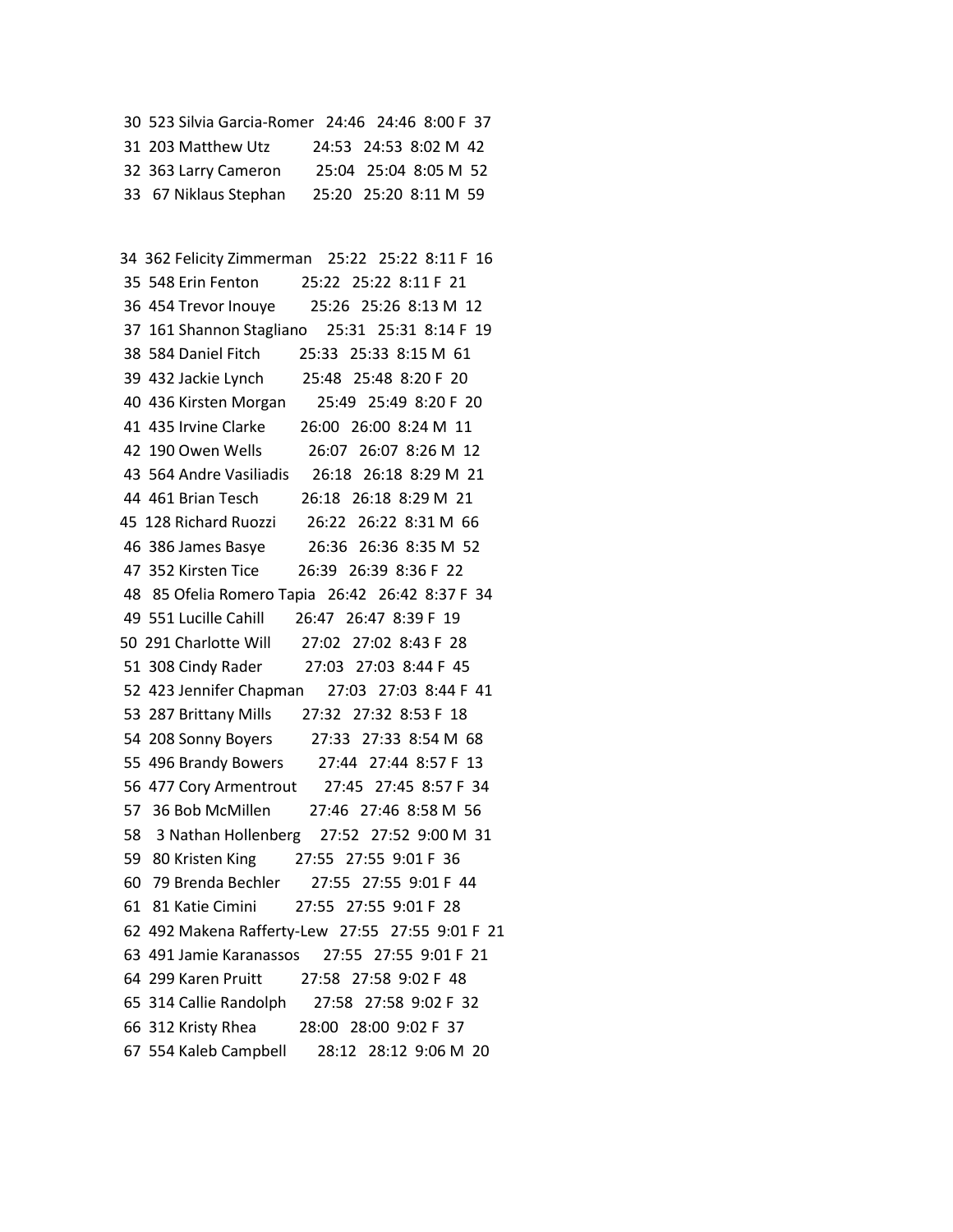68 48 Laura Stuart Leslie 28:19 28:19 9:09 F 45 69 252 Amy Legare 28:20 28:20 9:09 F 21 70 441 Weiqiang Huang 28:31 28:31 9:12 M 26 71 433 Jenny Humes 28:49 28:49 9:18 F 30 72 293 Evie Thomas 28:51 28:51 9:19 F 61 73 519 Tamara Barnard 28:55 28:55 9:20 F 49 74 455 Kristen Inouye 28:56 28:56 9:20 F 48 75 292 Kim Dofflemyer 29:00 29:00 9:21 F 34 76 303 Chloe Sutherland 29:02 29:02 9:22 F 19 77 425 Lavonia Beauzieux 29:07 29:07 9:24 F 34 78 88 Lindsey Lam 29:11 29:11 9:25 F 26 79 467 Robert Fulk 29:16 29:16 9:27 M 25 80 84 Nando Romero 29:22 29:22 9:29 M 15 81 459 Meghan Bailey 29:25 29:25 9:30 F 18 82 73 Clark Ritchie 29:27 29:27 9:30 M 41 83 233 Hannah Cubbage 29:32 29:32 9:32 F 16 84 578 Paige Goebelbecker 29:35 29:35 9:33 F 29 85 458 Patty Somers 29:46 29:46 9:37 F 62 86 450 Alisha Waldron 29:51 29:51 9:38 F 30 87 388 Kimberly Robinson 29:52 29:52 9:38 F 34 88 387 Daniel Robinson 29:52 29:52 9:38 M 35 89 242 Denise Ladner 30:00 30:00 9:41 F 40 90 322 Katherine Baxter 30:00 30:00 9:41 F 19 91 525 Alexandra Brown 30:00 30:00 9:41 F 21 92 361 Rachel Skowron 30:01 30:01 9:41 F 18 93 132 Erica Smedberg 30:01 30:01 9:41 F 21 94 576 Dean Haley 30:12 30:12 9:45 F 14 95 494 Jessica Gelsomini 30:13 30:13 9:45 F 19 96 493 Richard Cirillo 30:13 30:13 9:45 M 20 97 406 Megan Mutherspaw 30:14 30:14 9:45 F 32 98 277 Peyton Tuccinard 30:20 30:20 9:47 F 19 99 212 Shawn Tucker 30:20 30:20 9:47 F 43 100 327 Casey Cusack 30:20 30:20 9:48 F 18 101 411 Ramon Bruno 30:24 30:24 9:49 M 41 102 540 Stanley Inouye 30:32 30:32 9:51 M 14 103 430 Rebecca Letbetter 30:34 30:34 9:52 F 24 104 503 Ashley Smith 30:34 30:34 9:52 F 23 105 278 Molly Crenshaw 30:50 30:50 9:57 F 36 106 547 Gail Souder 30:57 30:57 9:59 F 33 107 229 Leah Pultz 30:58 30:58 10:00 F 17 108 367 Matthias Mock 31:15 31:15 10:05 M 40 109 366 Jennifer Hottle 31:24 31:24 10:08 F 44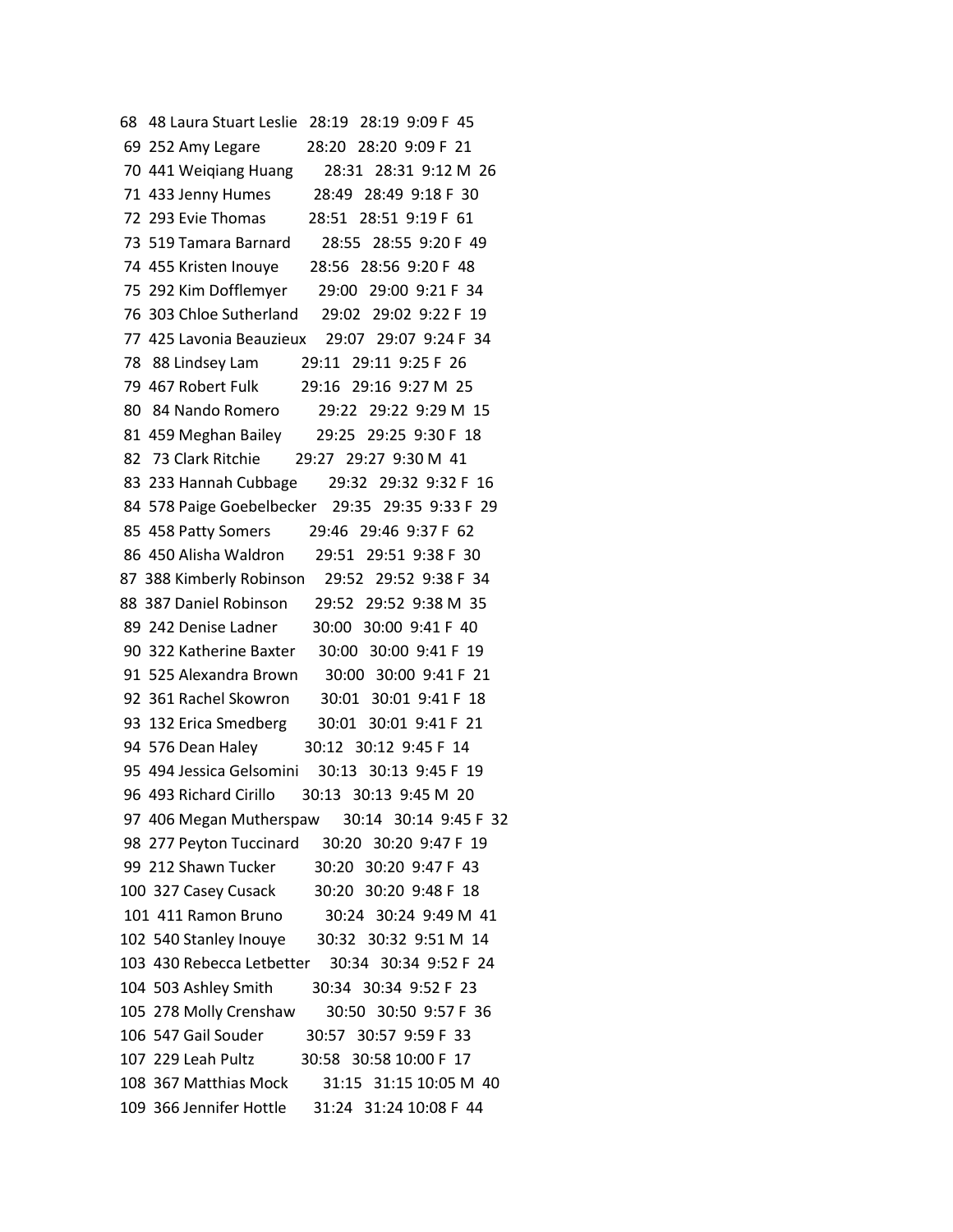110 415 Gail Winsor 31:31 31:31 10:10 F 27 111 223 David Shaffer 31:34 31:34 10:11 M 70 112 307 Melissa Johnson 31:48 31:48 10:16 F 45 113 121 Jillian Daniel 31:57 31:57 10:19 F 27 114 114 Tricia Hunter 32:02 32:02 10:20 F 54 115 392 Dana Neff 32:16 32:16 10:25 F 44 116 538 Katie Winkert 32:22 32:22 10:27 F 20 117 253 Jackie Funkhouser 32:26 32:26 10:28 F 33 118 427 Sofia Gulino 32:26 32:26 10:28 F 11 119 228 Katelyn McDermott 32:51 32:51 10:36 F 16 120 515 Agustina Martinez-P 32:58 32:58 10:39 F 30 121 139 Kim Hatton 33:13 33:13 10:43 F 36 122 135 Stefanie Parillo 33:14 33:14 10:44 F 22 123 133 Helen Leung 33:14 33:14 10:44 F 36 124 113 Elizabeth Hunter 33:18 33:18 10:45 F 23 125 408 Devan Destefano 33:18 33:18 10:45 F 26 126 328 Matthew Biller 33:19 33:19 10:45 M 16 127 500 Kevin Olinger 33:20 33:20 10:45 M 53 128 476 Carter Atkins 33:27 33:27 10:48 M 13 129 42 Cassandra Frysinger 33:27 33:27 10:48 F 31 130 41 Robert Frysinger 33:27 33:27 10:48 M 30 131 428 Jackie Gulino 33:28 33:28 10:48 F 41 132 474 Kohl Atkins 33:29 33:29 10:48 M 8 133 407 Stacey Evers 33:34 33:34 10:50 F 44 134 541 Erin Stehle 33:38 33:38 10:51 F 28 135 577 John Gorsica 33:42 33:42 10:53 M 77 136 509 Laura Stoltzfus 33:42 33:42 10:53 F 52 137 126 Stacey Leitzel 33:43 33:43 10:53 F 49 138 451 Liesel Abraham 33:43 33:43 10:53 F 20 139 205 Meagan Ferguson 33:43 33:43 10:53 F 20 140 40 Rebecca Depoy 33:46 33:46 10:54 F 23 141 232 Monica Rutledge 33:52 33:52 10:56 F 43 142 301 Christy Tabor 34:02 34:02 10:59 F 43 143 125 Todd Leitzel 34:09 34:09 11:01 M 50 144 231 Katie Curry 34:18 34:18 11:04 F 43 145 37 Lynda McMillen 34:20 34:20 11:05 F 55 146 505 Retha Baer 34:43 34:43 11:12 F 68 147 470 Ellie Holsopple 34:44 34:44 11:13 F 35 148 95 Caity Swecker 34:45 34:45 11:13 F 28 149 94 Brent McWhorter 34:46 34:46 11:13 M 41 150 27 Molly Delaney 34:49 34:49 11:14 F 27 151 68 Patty Poplar 34:55 34:55 11:16 F 61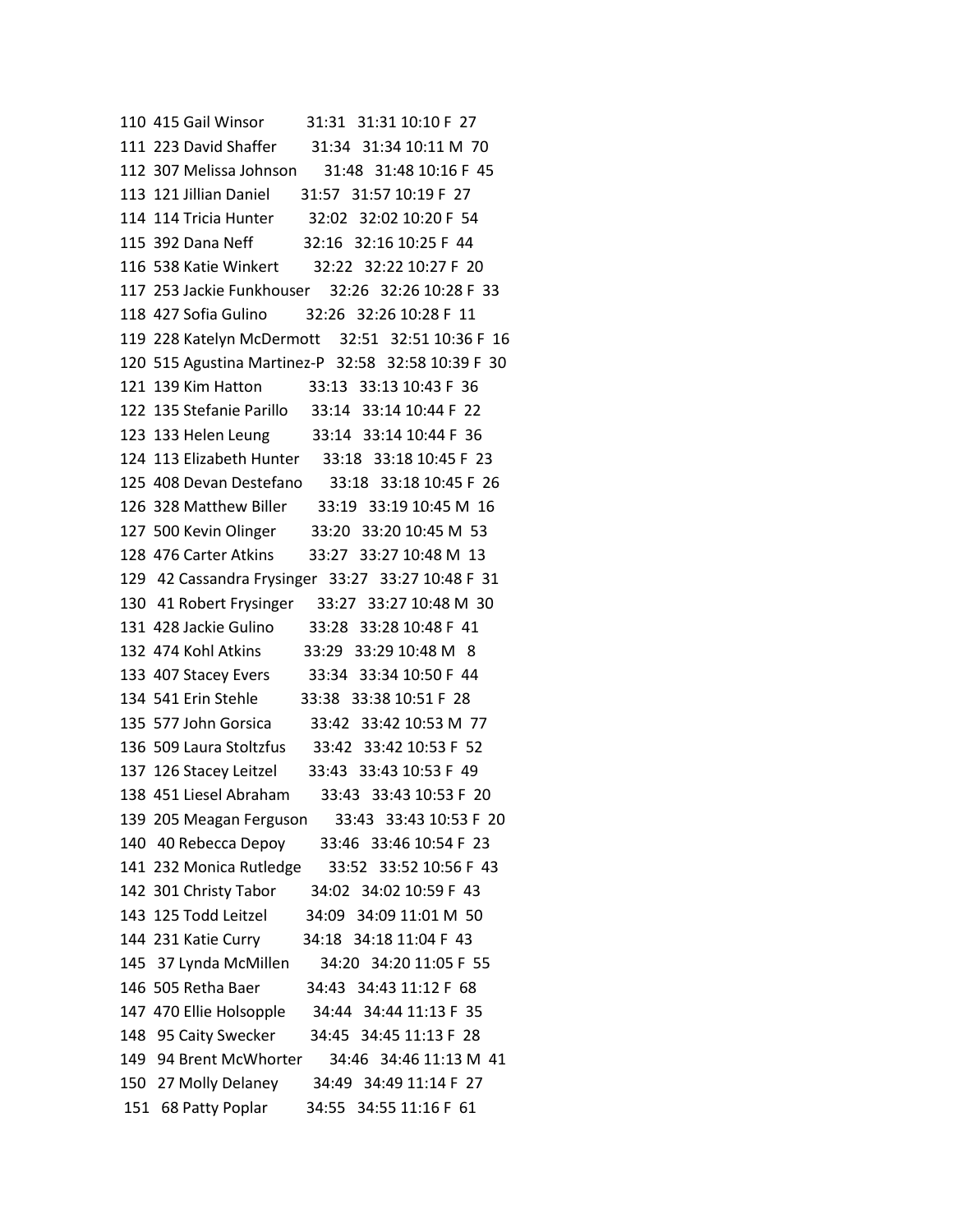| 34:56 34:56 11:17 F 37<br>152 163 Kelly Snow       |  |
|----------------------------------------------------|--|
| 153 591 Sarah Sunde 34:57 34:57 11:17 F 38         |  |
| 154 12 Pamela Lewis 35:07 35:07 11:20 F 42         |  |
| 155 511 Sarah Ward<br>35:12 35:12 11:21 F 36       |  |
| 156 510 Ian Ward<br>35:12 35:12 11:22 M 2          |  |
| 157 590 Gloria Diener 35:50 35:50 11:34 F 64       |  |
| 158 144 Julianne Lopez 35:52 35:52 11:34 F 19      |  |
| 35:52 35:52 11:34 F 19<br>159 134 Paige Sinno      |  |
| 160 15 Dawn Flowers<br>35:57 35:57 11:36 F 39      |  |
| 161 489 Erin Irick 36:09 36:09 11:40 F 32          |  |
| 36:15 36:15 11:42 F 34<br>162 488 Tara Jewett      |  |
| 163 373 Carleton Crocker 36:15 36:15 11:42 M 50    |  |
| 164 495 Brooklyn Aumann 36:16 36:16 11:42 F 13     |  |
| 165 200 Daneille Dean 36:44 36:44 11:51 F 48       |  |
| 166 353 Lisa Edwards 36:51 36:51 11:54 F 20        |  |
| 167 429 Beverly Harmon 37:03 37:03 11:57 F 62      |  |
| 168 4 Steven Faught 37:13 37:13 12:01 M 35         |  |
| 169 213 Danielle Billings 37:13 37:13 12:01 F 25   |  |
| 170 217 Rachael Sauder 37:13 37:13 12:01 F 25      |  |
| 171 462 Kim Butterfield 37:34 37:34 12:07 F 31     |  |
| 172 35 Madison McMillen 37:48 37:48 12:12 F 23     |  |
| 173 116 Amanda Depoy 37:49 37:49 12:12 F 27        |  |
| 174 230 Katherine Knicely 38:03 38:03 12:17 F 48   |  |
| 175 431 Gail McClintock 38:03 38:03 12:17 F 59     |  |
| 176 136 Lynn Steele 38:10 38:10 12:19 M 61         |  |
| 177 137 Toni Steele 38:10 38:10 12:19 F 57         |  |
| 178 197 Sabrina Sherman 38:39 38:39 12:28 F 35     |  |
| 179 198 Molly Munden 38:39 38:39 12:29 F 30        |  |
| 180 504 Kim Cameron 38:40 38:40 12:29 F 51         |  |
| 181 405 Robin Hibble<br>38:42 38:42 12:29 F 47     |  |
| 182 305 Trangvy Hoang<br>38:46 38:46 12:31 F 18    |  |
| 183 317 Anna Desena<br>38:48 38:48 12:31 F 18      |  |
| 184 282 Gabriella Castro<br>38:54 38:54 12:33 F 19 |  |
| 185 498 Ketrin McCall<br>38:54 38:54 12:33 F 19    |  |
| 186 266 Molly Overstreet<br>38:54 38:54 12:33 F 19 |  |
| 187 34 Jim Delamarter<br>39:00 39:00 12:35 M 47    |  |
| 39:10 39:10 12:38 F 46<br>188 535 Pam Heinrich     |  |
| 189 313 Paula Carrizosa<br>39:13 39:13 12:40 F 35  |  |
| 190 279 Sury Washington<br>39:14 39:14 12:40 F 36  |  |
| 191 23 Daria White<br>39:16 39:16 12:40 F 43       |  |
| 192 24 Ginny Kasch<br>39:16 39:16 12:40 F 48       |  |
| 193 164 Cheryl Long<br>39:50 39:50 12:51 F 51      |  |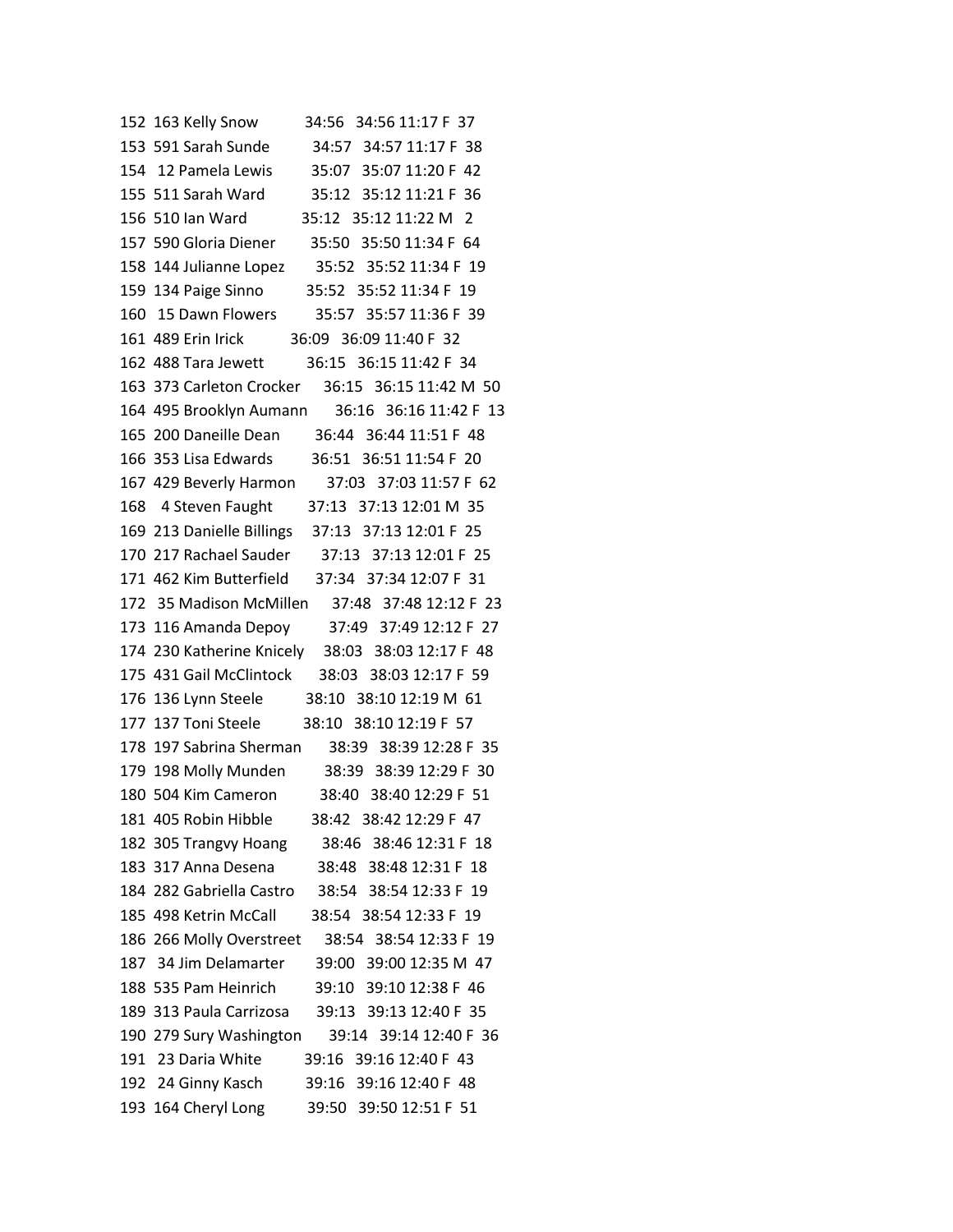194 122 Aimee Mahler 40:09 40:09 12:57 F 27 195 196 Ryleigh Sherman 40:24 40:24 13:02 F 11 196 565 Toni Ferry 40:32 40:32 13:05 F 52 197 463 Amy Judy 40:44 40:44 13:09 F 44 198 501 Kelli Zahn 40:48 40:48 13:10 F 51 199 96 Leyna Damico 40:50 40:50 13:11 F 31 200 178 Esther Nizer 40:50 40:50 13:11 F 64 201 575 Easton Damico 40:50 40:50 13:11 M 6 202 410 Aidan Bruno 40:50 40:50 13:11 M 9 203 168 Kelton Damico 40:50 40:50 13:11 M 8 204 434 Elaine McDorman 40:52 40:52 13:11 F 72 205 412 Kaylen Darrell 40:53 40:53 13:12 F 30 206 409 Jennifer Bruno 40:54 40:54 13:12 F 38 207 445 Mindy Dunn 41:05 41:05 13:15 F 45 208 101 Maya Veselinovic 41:37 41:37 13:26 F 10 209 104 Garrett Johnson 41:47 41:47 13:29 M 8 210 100 Dragana Veselinovic 42:07 42:07 13:36 F 42 211 103 Felicia Johnson 42:08 42:08 13:36 F 38 212 30 Emily Trawick 42:40 42:40 13:46 F 21 213 69 Andrew Neckowitz 42:42 42:42 13:47 M 40 214 385 Kelly Basye 42:45 42:45 13:48 F 51 215 112 Tonya Gomez 42:56 42:56 13:51 F 45 216 468 Beth Hartman 43:18 43:18 13:58 F 24 217 364 Kimberly Shimko 43:32 43:32 14:03 F 31 218 580 Melesa Duncan 43:37 43:37 14:05 F 58 219 426 Daniel Gulino 43:42 43:42 14:06 M 8 220 335 Liz Petrelle 44:56 44:56 14:30 F 24 221 201 Ashton Kahn 44:57 44:57 14:30 F 19 222 224 Isabella Moncure 44:57 44:57 14:30 F 19 223 86 Judith Wentz 45:16 45:16 14:36 F 61 224 321 Amanda Stempihar 45:16 45:16 14:36 F 40 225 82 Kyle Coleman 45:48 45:48 14:47 M 33 226 401 Dwayne Smallwood 46:11 46:11 14:54 M 42 227 248 Deanna Pickford 46:16 46:16 14:56 F 50 228 152 Amanda Combs 46:20 46:20 14:57 F 38 229 151 Tracey Barb 46:21 46:21 14:57 F 46 230 174 Vlad Dulgarov 46:47 46:47 15:06 M 33 231 175 Ryan Desper 46:47 46:47 15:06 M 24 232 177 Lakeya Grooms 46:47 46:47 15:06 F 37 233 539 John Winkert 47:08 47:08 15:12 M 61 234 550 Nelly Romero 47:11 47:11 15:14 F 33 235 442 Federica Pandolfi 47:11 47:11 15:14 F 27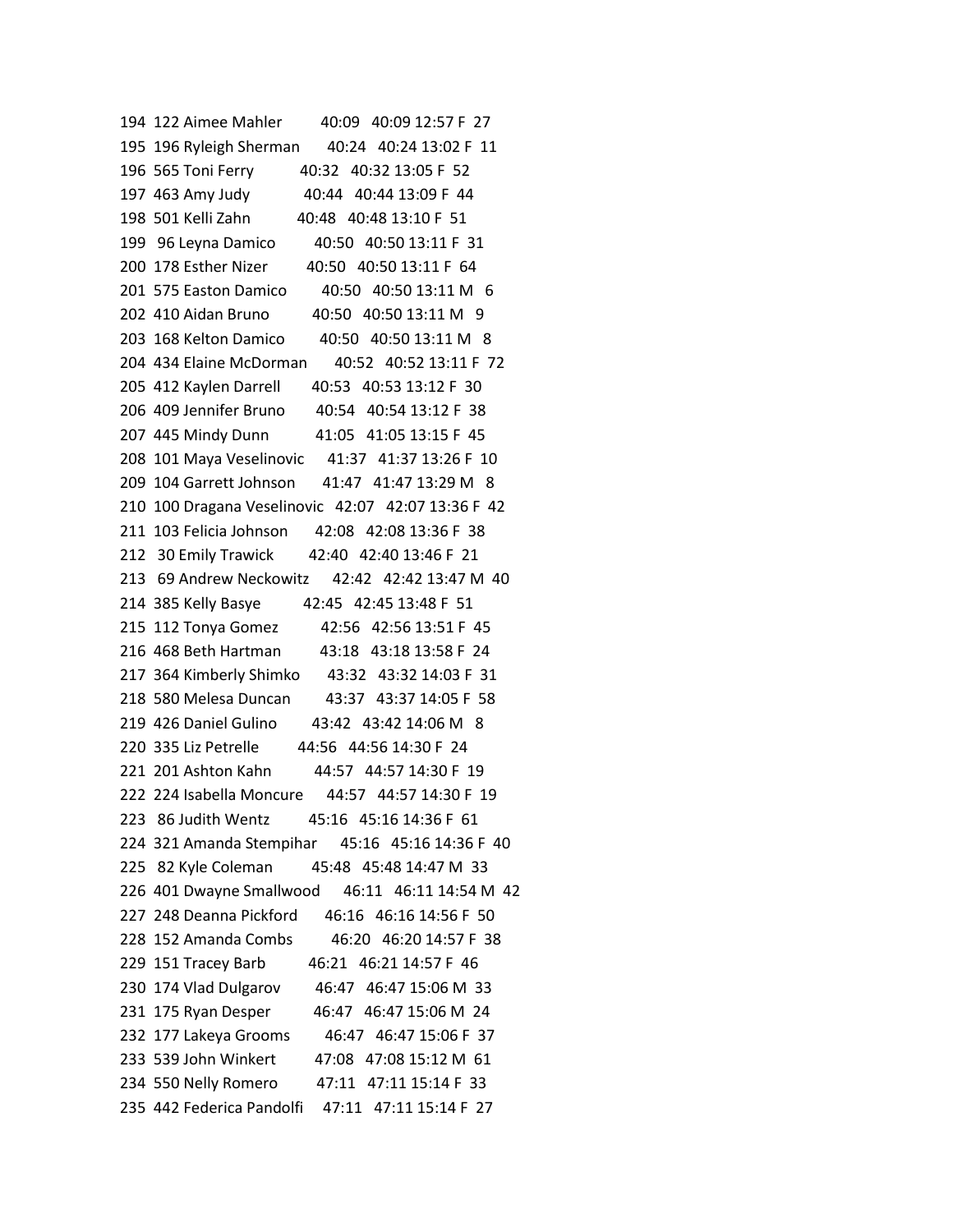| 236 107 Alison Raines<br>47:41 47:41 15:23 F 57    |
|----------------------------------------------------|
| 47:41 47:41 15:23 F 62<br>237 75 Amy Burke         |
| 238 281 Priya Trehan<br>48:05 48:05 15:31 F 18     |
| 239 115 Michael Davis 48:17 48:17 15:35 M 36       |
| 240 448 Jason Good<br>48:20 48:20 15:36 M 34       |
| 48:29 48:29 15:39 F 10<br>241  403 Aubrey Keck     |
| 242 99 Carla Craig<br>48:33 48:33 15:40 F 32       |
| 48:33 48:33 15:40 F 29<br>243 404 Lyndsay Keck     |
| 244 92 Jasmine Griffin 48:33 48:33 15:40 F 12      |
| 245 90 Jennifer Campbell 48:38 48:38 15:42 F 36    |
| 246 180 Erika Bravo 48:51 48:51 15:46 F 24         |
| 247 179 Magi Ortiz 48:51 48:51 15:46 F 25          |
| 248 475 Rich Armentrout 48:53 48:53 15:47 M 53     |
| 249 473 Clar Atkins 48:53 48:53 15:47 F 6          |
| 250 449 Bryn Good 49:02 49:02 15:49 F 33           |
| 251 518 Autumn Martin<br>49:04 49:04 15:50 F 34    |
| 252 288 Miranda Sanders 49:13 49:13 15:53 F 37     |
| 253 50 Mallory Amos<br>49:13 49:13 15:53 F 32      |
| 254 393 Sharon Whitfield<br>49:28 49:28 15:58 F 63 |
| 255 44 Linda Simmers<br>49:30 49:30 15:58 F 62     |
| 256 58 Janene Good<br>49:31 49:31 15:59 F 53       |
| 49:32 49:32 15:59 F 32<br>257 55 Courtney French   |
| 258 56 Jessica Edwards<br>49:32 49:32 15:59 F 41   |
| 259 45 Renee Simmers<br>49:32 49:32 15:59 F 29     |
| 260 57 Anne Snow<br>49:32 49:32 15:59 F 47         |
| 261 419 Mary Crowe<br>49:33 49:33 15:59 F 59       |
| 262 542 Salinda Rhodes 49:42 49:42 16:02 F 59      |
| 50:14 50:14 16:13 F 58<br>263 298 Helen Penrod     |
| 50:14 50:14 16:13 F 48<br>264 400 Thao Overkott    |
| 265 581 Abbelina Sical<br>50:16 50:16 16:13 F 22   |
| 50:26 50:26 16:17 F 57<br>266 17 Cindy Counts      |
| 50:31 50:31 16:18 F 57<br>267 582 Susan Hepner     |
| 268 402 Jennifer Maddox<br>50:51 50:51 16:24 F 32  |
| 269 531 Morgan Kyger<br>51:23 51:23 16:35 F 27     |
| 270 167 Brittney Martin<br>51:43 51:43 16:41 F 25  |
| 271 166 Doris Martin<br>51:43 51:43 16:41 F 54     |
| 51:52 51:52 16:44 F 47<br>272 416 Tracie Stark     |
| 273 283 Lauren Stark 51:52 51:52 16:44 F 19        |
| 274 383 Jennifer Coleman<br>51:53 51:53 16:45 F 31 |
| 275 382 Jevon Coleman<br>51:54 51:54 16:45 M 36    |
| 52:04 52:04 16:48 F 40<br>276 234 Amy Painter      |
| 277 170 Ashtin Whetzel<br>52:04 52:04 16:48 F 11   |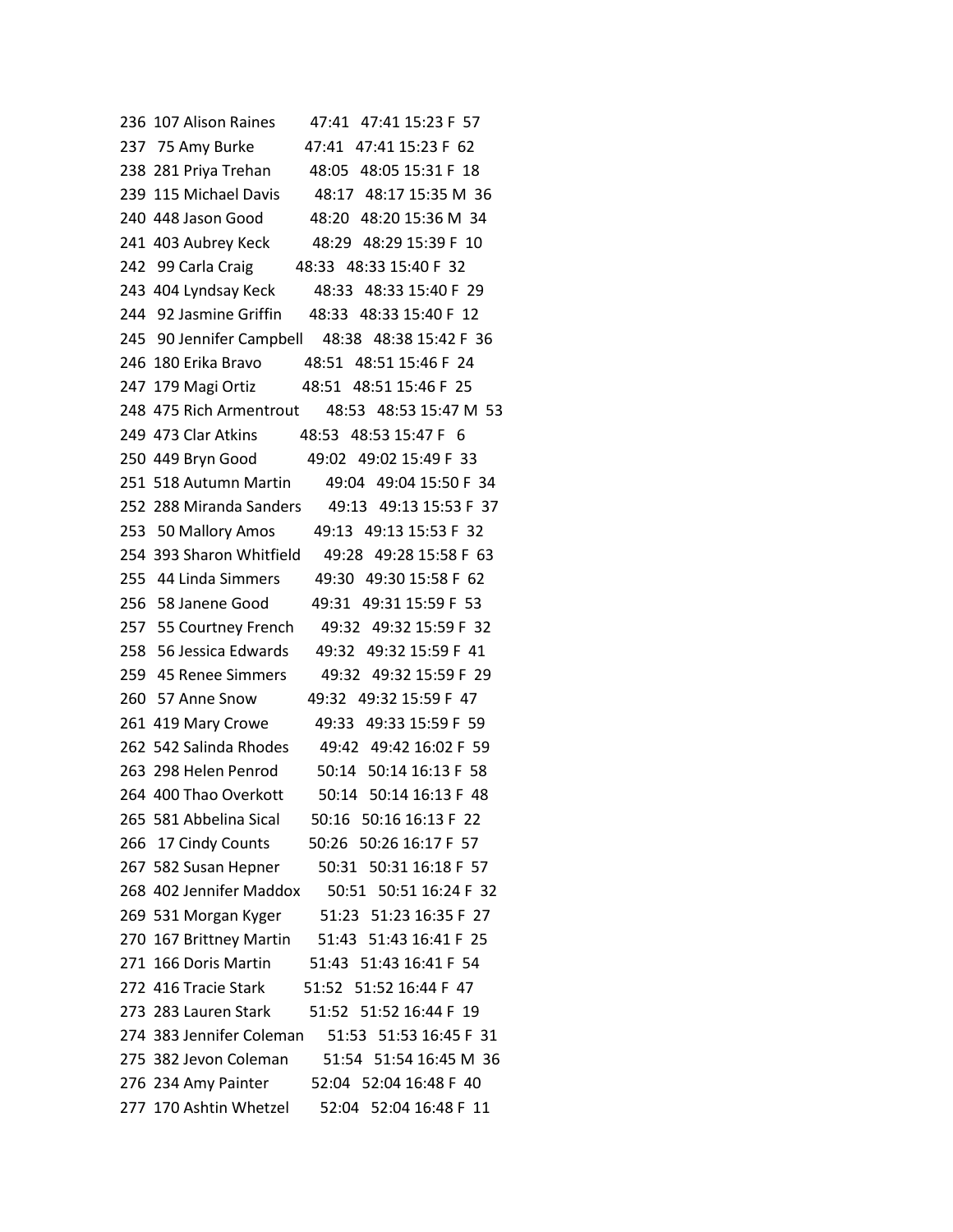| 278 171 Amber Whetzel<br>52:04 52:04 16:48 F 34    |
|----------------------------------------------------|
| 52:06 52:06 16:49 M 52<br>279 508 Gary Huffman     |
| 280 246 Rochelle Seifert<br>52:06 52:06 16:49 F 43 |
| 281 245 Kevin Long<br>52:07 52:07 16:49 M 56       |
| 282 533 Rhonda Wise<br>52:07 52:07 16:49 F 50      |
| 52:07 52:07 16:49 M 56<br>283 532 Gary Wise        |
| 284 351 Zach O'Neal 52:07 52:07 16:49 M 21         |
| 285 350 Philip Lucas<br>52:08 52:08 16:49 M 21     |
| 286 138 Jessica Williams<br>52:08 52:08 16:49 F 33 |
| 287 546 Mary Sherman<br>52:09 52:09 16:50 F 54     |
| 288 543 Jim Sherman<br>52:09 52:09 16:50 M 56      |
| 289 562 Tommy Peck<br>52:11 52:11 16:50 M 20       |
| 290 381 Stephanie Miller 52:31 52:31 16:57 F 30    |
| 291 54 Ceci Weaver<br>52:32 52:32 16:57 F 53       |
| 292 124 Brenda Black<br>52:42 52:42 17:00 F 54     |
| 293 465 Vickie Wendt<br>52:50 52:50 17:03 F 57     |
| 294 207 Linda Labbe<br>52:50 52:50 17:03 F 53      |
| 52:56 52:56 17:05 F 63<br>295 62 Ann Thomas        |
| 296 391 June Hosaflook<br>53:03 53:03 17:07 F 69   |
| 53:03 53:03 17:07 F 66<br>297 249 Anne Byrd        |
| 298 221 Becky Deloney<br>53:04 53:04 17:07 F 45    |
| 299 108 Kitty Cabana<br>53:04 53:04 17:08 F 44     |
| 300 142 Glenn Crawford<br>53:05 53:05 17:08 M 60   |
| 301 141 Leslie Crawford<br>53:05 53:05 17:08 F 60  |
| 53:05 53:05 17:08 M 57<br>302 106 Neil Raines      |
| 303 336 Mallory Bowers<br>53:07 53:07 17:09 F 30   |
| 304 337 Marcy Dean<br>53:08 53:08 17:09 F 30       |
| 305 157 Allie Lawrence 53:11 53:11 17:10 F 26      |
| 53:11 53:11 17:10 F 55<br>306 65 Faythe Silveira   |
| 307 345 Eileen Shifflett<br>53:11 53:11 17:10 F 50 |
| 308 356 Codi Smith 53:12 53:12 17:10 F 20          |
| 309 579 Robert Duncan 53:13 53:13 17:10 M 58       |
| 310 306 Roshna Rasul 53:13 53:13 17:10 F 27        |
| 311 140 Peyton Lavin 53:19 53:19 17:12 F 20        |
| 312 466 Amanda Moxham 53:19 53:19 17:12 F 21       |
| 313 160 Katherine Marcotte 53:19 53:19 17:12 F 19  |
| 314 332 Brittany Hoover 53:52 53:52 17:23 F 25     |
| 315 31 Allen Trawick 54:05 54:05 17:27 M 53        |
| 316 285 Rosalie Mahler 54:05 54:05 17:27 F 24      |
| 317 93 Ruthy Griffin 54:06 54:06 17:28 F 44        |
| 318 102 Meghan Painter 54:07 54:07 17:28 F 38      |
| 319 588 Mindy Morrison 54:08 54:08 17:28 F 64      |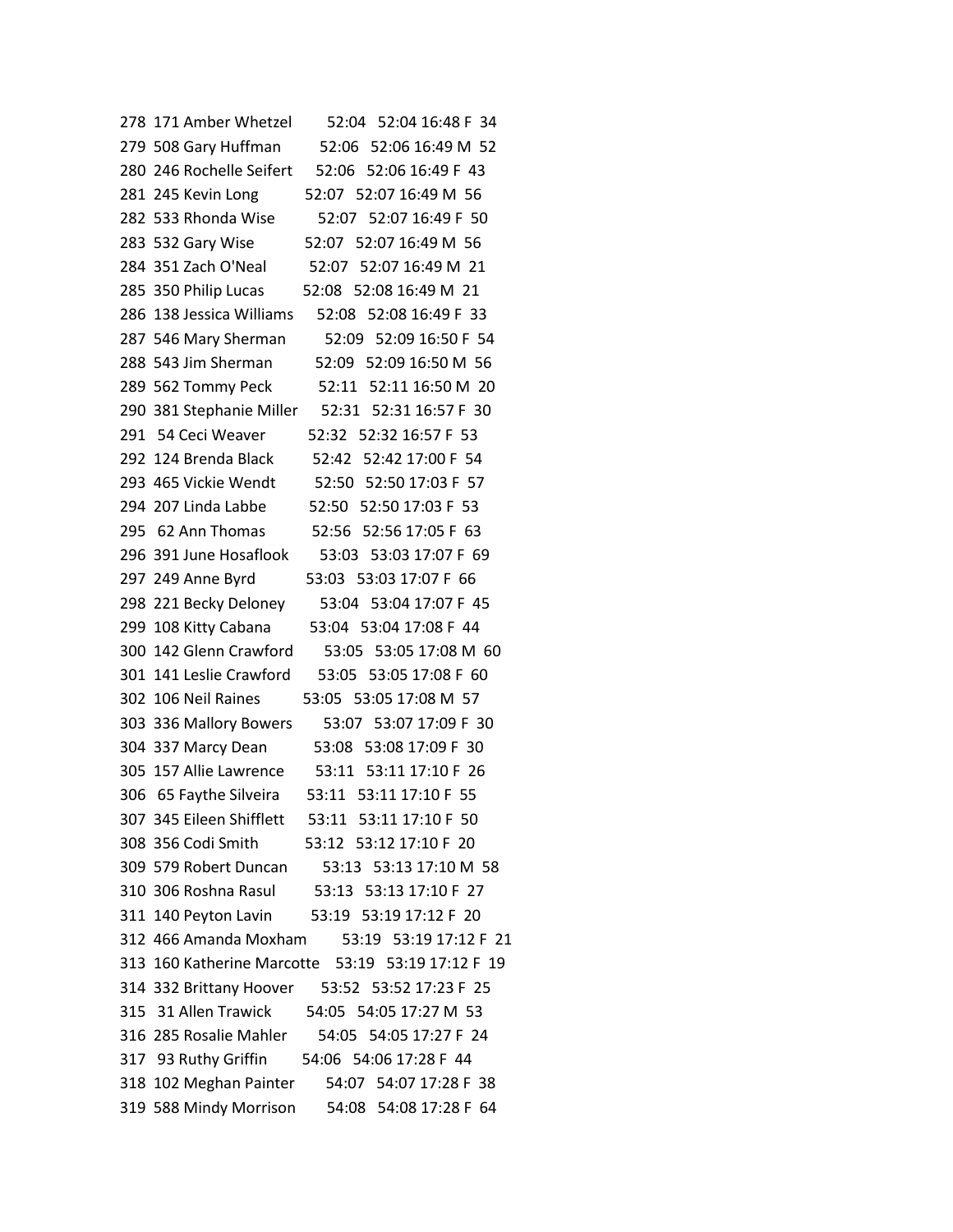| 320 587 Ed Morrison<br>54:08 54:08 17:28 M 65      |
|----------------------------------------------------|
| 321 310 Kellie Williams 54:10 54:10 17:29 F 13     |
| 322 311 Fortisha Williams 54:10 54:10 17:29 F 42   |
| 323 309 Sydney Williams 54:10 54:10 17:29 F 10     |
| 324 38 Melody Fitzwater 54:11 54:11 17:29 F 55     |
| 325 490 Heidi Rafferty 54:12 54:12 17:30 F 63      |
| 326 528 Crandle Rafferty 54:13 54:13 17:30 F 18    |
| 327 294 Cindy Moyer 54:22 54:22 17:33 F 46         |
| 328 304 Ginger Puffenbarger 54:22 54:22 17:33 F 42 |
| 329 338 Amelia Hall 54:25 54:25 17:34 F 64         |
| 54:26 54:26 17:34 F 16<br>330 264 Makaylia Sauer   |
| 54:28 54:28 17:35 M 67<br>331 340 Dr. David Hall   |
| 54:43 54:43 17:39 M 31<br>332 326 Benjamin Rodes   |
| 333 325 Neil Mowbray<br>54:43 54:43 17:39 M 63     |
| 334 544 Katie Sherman 54:45 54:45 17:40 F 26       |
| 335 545 Jordan Mujica 54:45 54:45 17:40 M 24       |
| 54:49 54:49 17:41 F 71<br>336 147 Mary Custer      |
| 337 146 Jennifer Conley 54:49 54:49 17:41 F 45     |
| 55:15 55:15 17:50 M 38<br>338 154 Victor Alberto   |
| 55:15 55:15 17:50 F 32<br>339 155 Lorena Mata      |
| 55:15 55:15 17:50 F 28<br>340 156 Heather Wimer    |
| 55:16 55:16 17:50 F 49<br>341 439 Heidi Smith      |
| 342 502 Robin Smith 55:16 55:16 17:50 F 58         |
| 343 78 Patricia Randolph 55:17 55:17 17:50 F 57    |
| 344 453 Norie Smith 55:17 55:17 17:50 F 53         |
| 345 499 Jill Young 55:18 55:18 17:51 F 59          |
| 346 26 Dawn Michael 55:29 55:29 17:54 F 55         |
| 347 204 Tanya Thompson 55:29 55:29 17:54 F 49      |
| 348 183 Daniel Miller 55:34 55:34 17:56 M 34       |
| 349 184 Rachel Miller<br>55:34 55:34 17:56 F 27    |
| 350 397 Samantha Dean 55:42 55:42 17:58 F 14       |
| 351 256 Joe Wills 55:42 55:42 17:58 M 30           |
| 352 258 Jeanie Dean 55:42 55:42 17:58 F 37         |
| 353 557 Erin O'Loughlin 55:49 55:49 18:01 F 21     |
| 354 559 Kelly Mead<br>55:49 55:49 18:01 F 20       |
| 355 76 Catherine Hastedt 55:58 55:58 18:04 F 67    |
| 356 77 Sarah Carroll 55:58 55:58 18:04 F 36        |
| 357 59 Abigail Vidal 56:10 56:10 18:08 F 8         |
| 358 60 Tiffany Vidal 56:11 56:11 18:08 F 32        |
| 359 129 Caroline Spiers<br>56:16 56:16 18:09 F 54  |
| 360 131 Nancy Rader 56:16 56:16 18:09 F 55         |
| 361 343 Cheryl Buel<br>56:18 56:18 18:10 F 57      |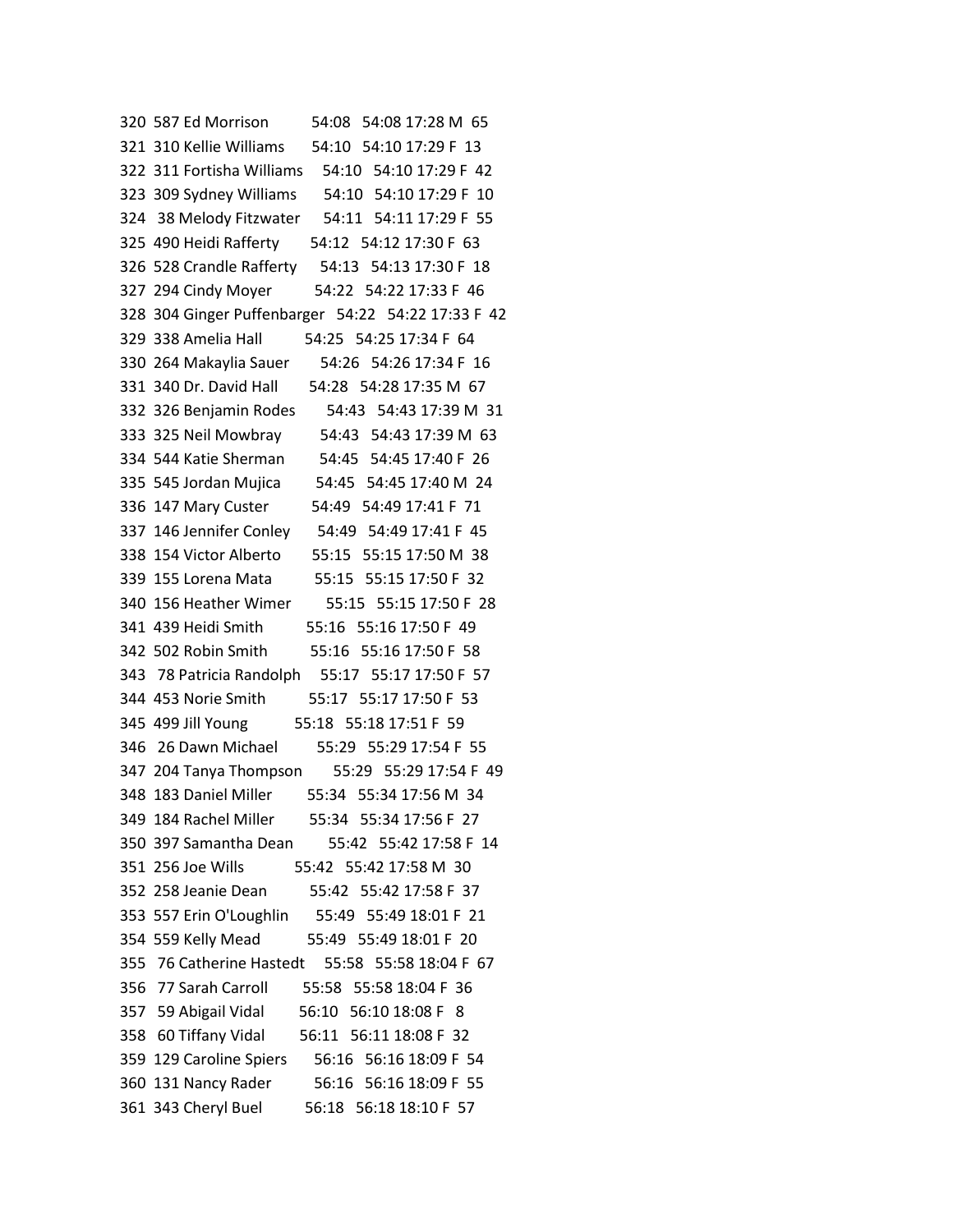| 56:50 56:50 18:20 F 18<br>362 512 Morgan Moltzau  |
|---------------------------------------------------|
| 363 159 Mattie Phillips 56:50 56:50 18:20 F 19    |
| 364 344 Clare Hernon 56:50 56:50 18:20 F 18       |
| 365 218 Joy Coakley 56:55 56:55 18:22 F 62        |
| 366 219 Bob Coakley 57:04 57:04 18:25 M 68        |
| 367 195 Katie May 57:10 57:10 18:27 F 37          |
| 368 194 Kalib May 57:10 57:10 18:27 M 7           |
| 369 570 Chassidy Garrett 57:22 57:22 18:31 F 28   |
| 370 568 Shameka Shelton 57:23 57:23 18:31 F 34    |
| 371 162 Kristen Valasek 57:30 57:30 18:33 F 21    |
| 372 464 Hannah Hudson<br>57:30 57:30 18:33 F 21   |
| 373 302 Morgan Guthrie 57:44 57:44 18:38 F 19     |
| 57:48 57:48 18:39 F 19<br>374 143 Peyton Bunn     |
| 375 534 Lexi Thigpen 57:48 57:48 18:39 F 18       |
| 376 192 Chris Wells 58:13 58:13 18:47 M 46        |
| 377 191 Molly Wells<br>58:13 58:13 18:47 F 9      |
| 378 186 Teressa McClure<br>58:18 58:18 18:49 F 48 |
| 379 185 Mary Jane Cox<br>58:19 58:19 18:49 F 65   |
| 380 514 Kristi Maxwell 58:20 58:20 18:49 F 45     |
| 381 193 Danielle Wells 58:21 58:21 18:50 F 44     |
| 382 513 Bryan Maxwell 58:21 58:21 18:50 M 50      |
| 383 188 Tamara Falls 58:22 58:22 18:50 F 33       |
| 384 187 Marley Falls 58:22 58:22 18:50 F 12       |
| 385 556 Jake Austin<br>58:24 58:24 18:51 M 20     |
| 58:24 58:24 18:51 M 20<br>386 555 Ryan McCarthy   |
| 387 165 Patricia Craft<br>58:24 58:24 18:51 F 59  |
| 388 182 Cathy Slusher 58:24 58:24 18:51 F 58      |
| 389 506 Hawkin Sutt<br>58:27 58:27 18:52 M 2      |
| 390 181 Macie Clements 58:27 58:27 18:52 F 16     |
| 391 369 Emily Ritchie<br>58:27 58:27 18:52 F 35   |
| 392 507 Sarah Alair Sutt 58:27 58:27 18:52 F 42   |
| 393 549 Amanda Simmons<br>58:28 58:28 18:52 F 42  |
| 394 254 Bien Nguyen 58:32 58:32 18:53 F 30        |
| 395 1 Michael Dart 58:35 58:35 18:54 M 4          |
| 396 105 Chrissy Dart 58:35 58:35 18:54 F 39       |
| 397 526 Samantha Harlow<br>58:44 58:44 18:57 F 30 |
| 398 517 Heather Cash<br>58:45 58:45 18:57 F 39    |
| 399 521 Mason Woodcock 58:45 58:45 18:57 M 5      |
| 400 527 Asha Depoy 58:45 58:45 18:57 F 29         |
| 58:54 58:54 19:00 F 46<br>401 16 Tammy Durrett    |
| 402 443 Donald Carney<br>59:00 59:00 19:02 M 51   |
| 403 444 Billy Jo Carney<br>59:00 59:00 19:02 F 42 |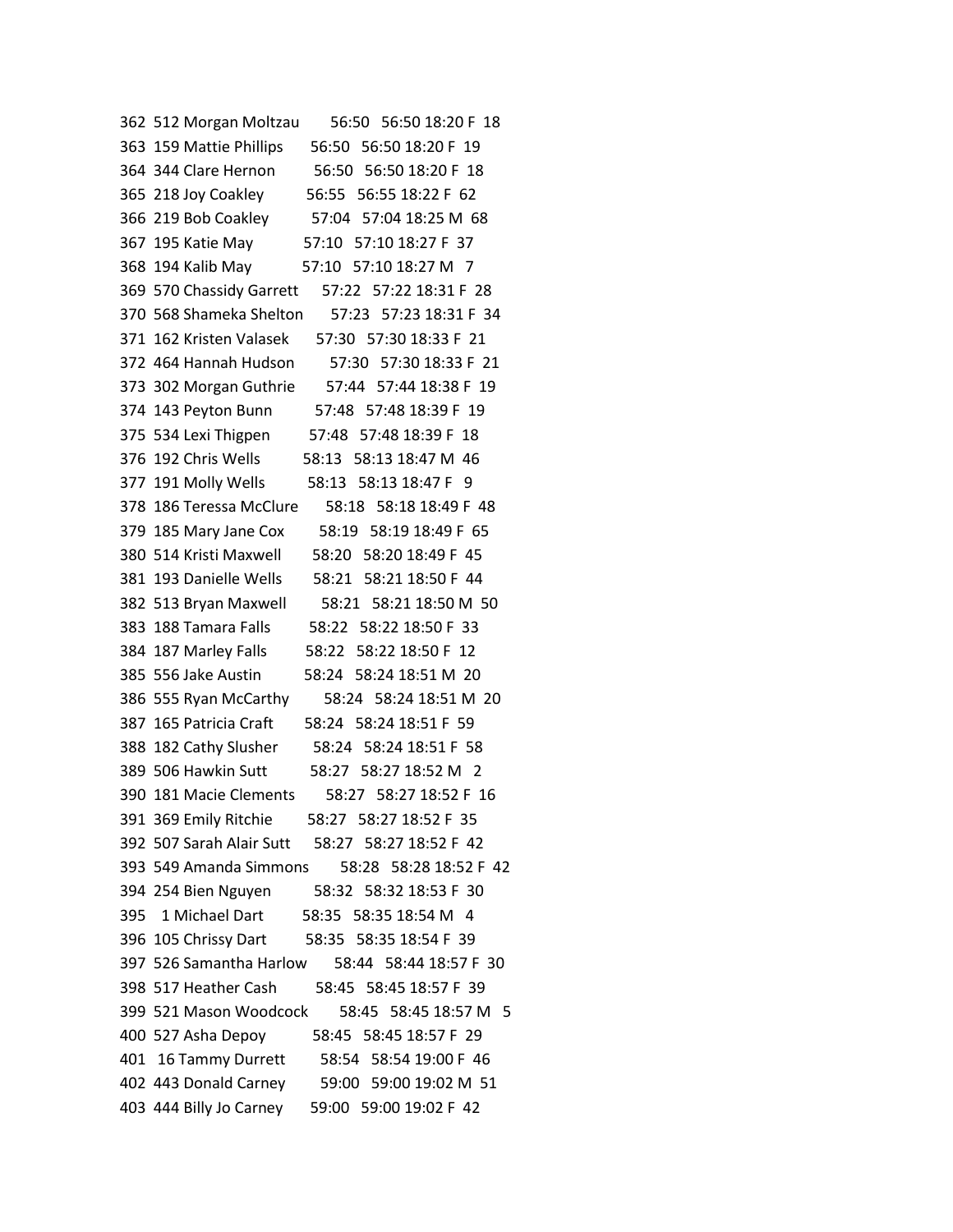404 456 Lois Howe 59:05 59:05 19:04 F 69 405 53 Stephanie Harris 59:06 59:06 19:04 F 43 406 262 Megan Rhodes 59:09 59:09 19:05 F 30 407 396 Sarah Wisor 59:09 59:09 19:05 F 34 408 395 Jay Traxler 59:09 59:09 19:05 M 67 409 239 Kim Shifflett 59:23 59:23 19:10 F 54 410 522 Sarah Jonowski 59:36 59:36 19:14 F 32 411 520 Brooke Goodwin 59:36 59:36 19:14 F 32 412 9 Sonya Vasquez 59:37 59:37 19:14 F 13 413 8 Patricia Baltazar 59:37 59:37 19:14 F 22 414 394 Lisa Elliott 59:39 59:39 19:15 F 415 259 Trevor Elliott 59:43 59:43 19:16 M 34 416 110 Cindy Campbell 59:52 59:52 19:19 F 56 417 320 Erin Wenger 1:00:23 1:00:23 19:29 F 30 418 295 Jennifer Cappola 1:00:23 1:00:23 19:29 F 30 419 319 Liz Waybill 1:00:23 1:00:23 19:29 F 25 420 561 Morgan Potter 1:00:25 1:00:25 19:30 M 21 421 349 Ariana Abousaeedi 1:00:25 1:00:25 19:30 F 20 422 558 Bella Pizzoli 1:00:25 1:00:25 19:30 F 20 423 289 Meghan Girouard 1:00:32 1:00:32 19:32 F 30 424 272 Cody Dinges 1:00:33 1:00:33 19:32 M 24 425 271 Lindsey Dinges 1:00:33 1:00:33 19:32 F 26 426 274 Nicole Lyons 1:00:34 1:00:34 19:33 F 41 427 267 Dylan Showman 1:00:35 1:00:35 19:33 M 17 428 273 Danny Lyons 1:00:36 1:00:36 19:33 M 52 429 269 Rachel Gross 1:00:37 1:00:37 19:33 F 22 430 270 Brandon Dinges 1:00:37 1:00:37 19:33 M 23 431 257 Mike Sharum 1:00:37 1:00:37 19:33 M 47 432 10 Sara Vasquez 1:00:41 1:00:41 19:35 F 35 433 13 Kari Harper 1:00:42 1:00:42 19:35 F 37 434 11 Ruby Lewis 1:00:42 1:00:42 19:35 F 59 435 89 Deanna Lam 1:01:04 1:01:04 19:42 F 49 436 97 Karen Hedrick 1:01:04 1:01:04 19:42 F 46 437 91 Marianne Kish 1:01:04 1:01:04 19:42 F 45 438 243 Ella Hirtriter 1:02:11 1:02:11 20:04 F 12 439 148 Yaneth Alvarez 1:02:56 1:02:56 20:18 F 28 440 145 Andrea Gonzalez 1:02:57 1:02:57 20:19 F 24 441 6 Jennifer Villanueva 1:02:57 1:02:57 20:19 F 45 442 7 John Villanueva 1:03:00 1:03:00 20:20 M 38 443 574 Cynthia Parker 1:03:01 1:03:01 20:20 F 50 444 5 Lucas Villanueva 1:03:02 1:03:02 20:20 M 5 445 123 Chad Barbaris 1:03:15 1:03:15 20:25 M 28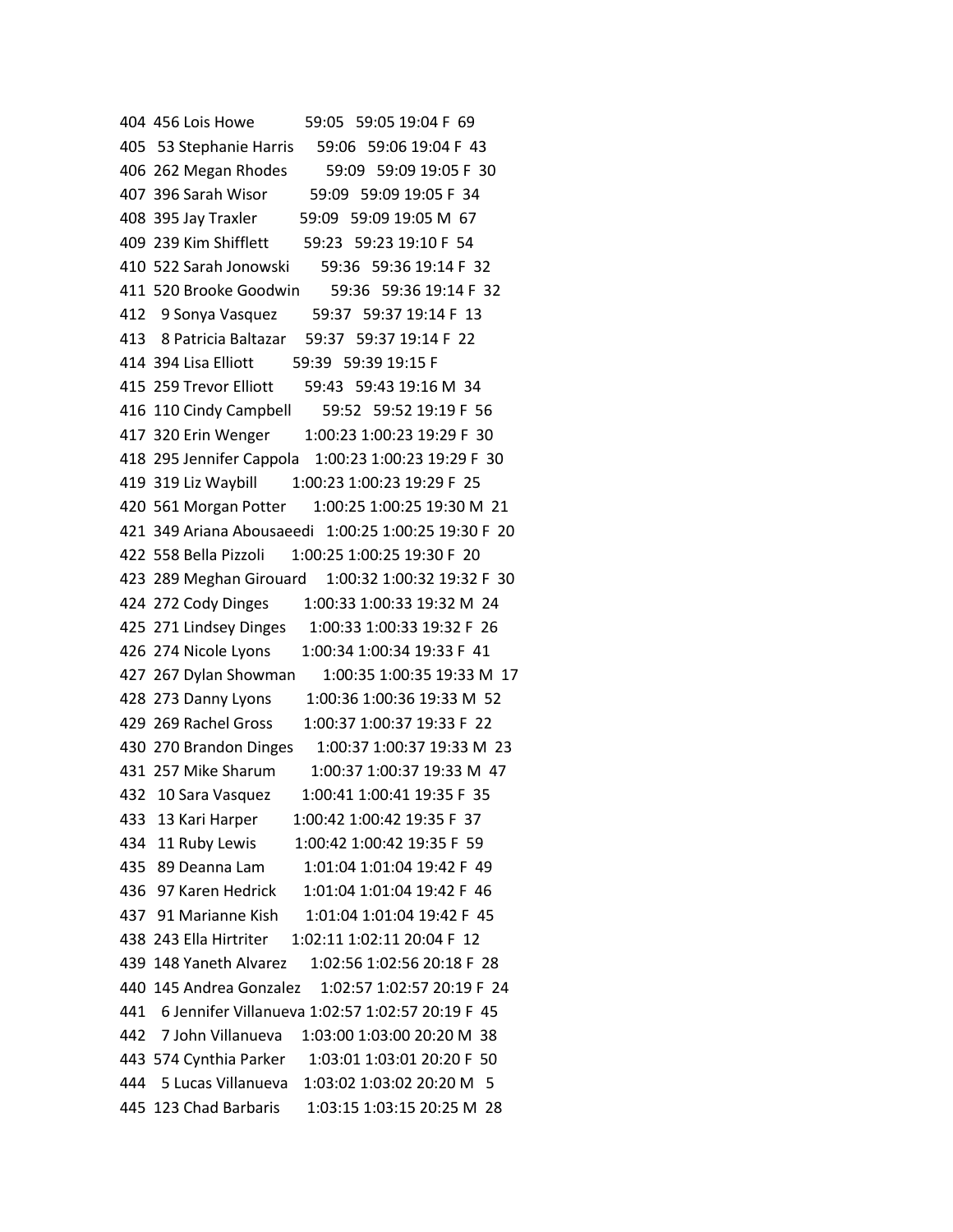446 284 Michael Mahler 1:03:15 1:03:15 20:25 M 66 447 379 Jan Minnick 1:03:29 1:03:29 20:29 F 448 376 Ashley Michael 1:03:29 1:03:29 20:29 F 34 449 372 Danielle Crocker 1:03:37 1:03:37 20:32 F 21 450 346 Maria Buoldemonte 1:04:06 1:04:06 20:41 F 21 451 347 Kayla McAneney 1:04:06 1:04:06 20:41 F 21 452 418 Teresa Kite 1:04:07 1:04:07 20:41 F 49 453 355 Melanie Diakun 1:04:08 1:04:08 20:41 F 21 454 417 Brittany Wood 1:04:09 1:04:09 20:42 F 27 455 211 Mary Ann Young 1:04:09 1:04:09 20:42 F 55 456 357 Rick Estep 1:04:25 1:04:25 20:47 M 44 457 358 Kristin Estep 1:04:27 1:04:27 20:48 F 31 458 589 Donnay Davis 1:05:10 1:05:10 21:02 F 54 459 572 Donna Talbott 1:05:20 1:05:20 21:05 F 21 460 569 Ashley Wampler 1:05:21 1:05:21 21:05 F 28 461 571 Tonya Orebaugh 1:05:23 1:05:23 21:06 F 25 462 237 Ashley Caplinger 1:05:39 1:05:39 21:11 F 31 463 240 Lora Watkins 1:05:39 1:05:39 21:11 F 46 464 471 Sarah Webb 1:05:59 1:05:59 21:17 F 40 465 28 Chad Purciful 1:05:59 1:05:59 21:17 M 38 466 29 Sacha Purciful 1:05:59 1:05:59 21:17 F 40 467 472 Jay Webb 1:06:00 1:06:00 21:18 M 40 468 244 Caryn Hirtriter 1:06:29 1:06:29 21:27 F 40 469 323 Ava Rumer 1:07:23 1:07:23 21:45 F 3 470 324 Amanda Rumer 1:07:49 1:07:49 21:53 F 26 471 341 Patti Donitzen 1:07:49 1:07:49 21:53 F 48 472 342 Kathryn Rumer 1:07:50 1:07:50 21:53 F 56 473 330 Ethan Scott 1:07:50 1:07:50 21:53 M 4 474 329 Linda Biller 1:07:52 1:07:52 21:54 F 53 475 331 Melissa Biller 1:07:52 1:07:52 21:54 F 33 476 318 Sloane McNeill 1:08:44 1:08:44 22:11 F 19 477 199 Emily Cotter 1:08:44 1:08:44 22:11 F 18 478 225 Kimberly Griffin 1:08:46 1:08:46 22:11 F 56 479 227 Lindsay Griffin 1:08:50 1:08:50 22:13 F 32 480 226 Amanda Griffin 1:08:50 1:08:50 22:13 F 32 481 173 Mignon Jones 1:09:06 1:09:06 22:18 F 53 482 172 Cassandra Elliston 1:09:06 1:09:06 22:18 F 48 483 374 Sonia Armentrout 1:10:17 1:10:17 22:41 F 32 484 481 Pamela Schrieder 1:12:07 1:12:07 23:16 F 52 485 297 Marsha Rexrode 1:12:58 1:12:58 23:33 F 73 486 296 Paul Rexrode 1:13:02 1:13:02 23:34 M 74 487 286 Linda Mahler 1:14:07 1:14:07 23:55 F 60